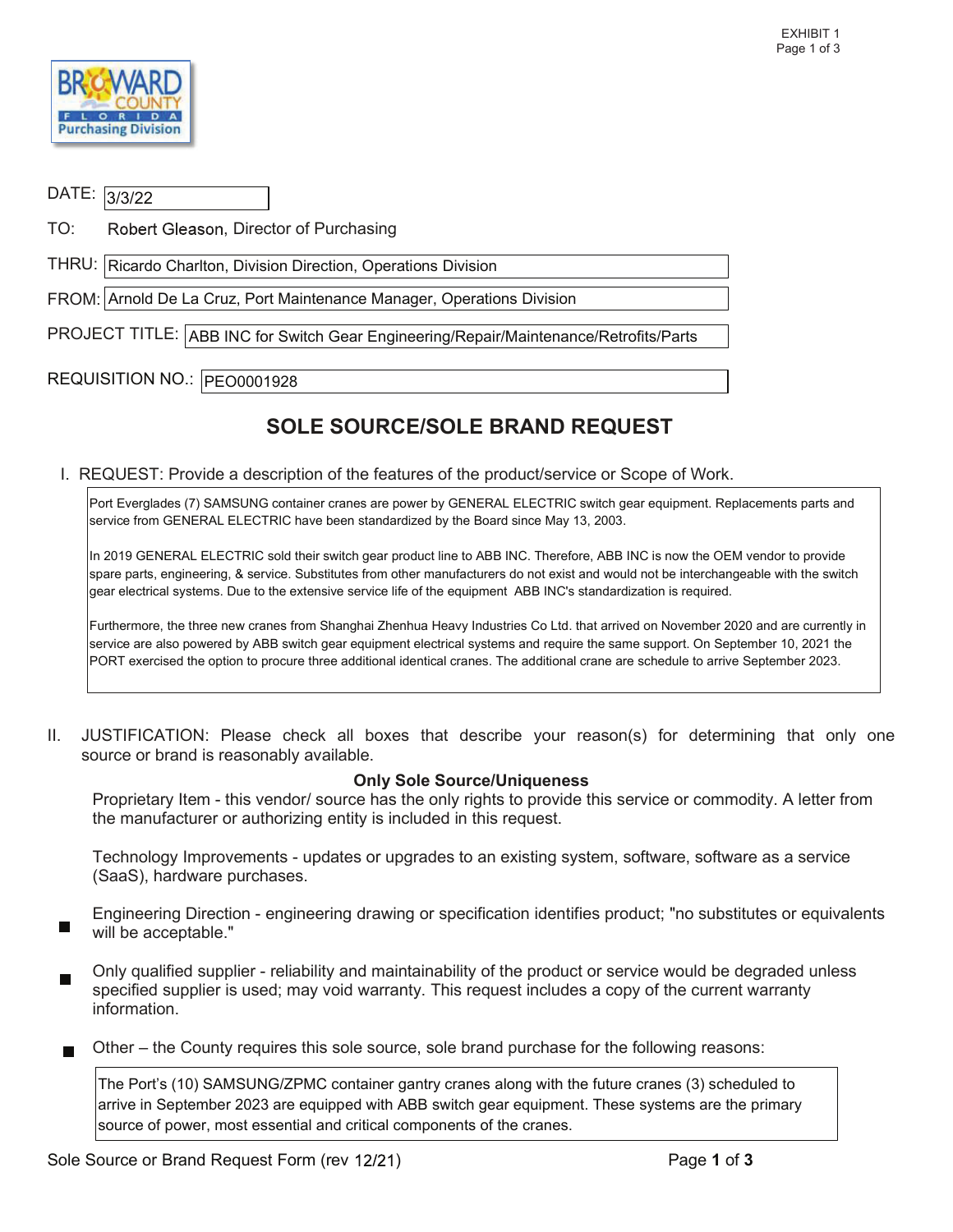## Business Case (One/Most Reasonable Source or One/Most Reasonable Brand)

- Operational Compatibility replacement parts from alternate suppliers are not interchangeable with original part and causes equipment incompatibility. Previous findings and/or documentation is included with this request.
- request.<br>Ease of Maintenance maintenance or retooling prohibits competition. Section III, Comparative Market Research includes estimated costs associated with changing current source and/or brand.

 Follow-On - potential for continued development or enhancement with same supplier and eliminates costs incurred by using different supplier. Section III, Comparative Market Research includes estimated costs for replacing current or existing system.

Complies with existing community and safety standards, and/or laws, rules, and regulations.

Exempted from the Procurement Code – per Section 21.5 of Broward County Administrative Code.

 Other/or additional information – using this sole source, sole brand purchase benefits the County for the following reasons:

III. COMPARATIVE MARKET RESEARCH: Provide a detailed source or market analysis for justification of sole source/brand or most reasonable source (attach extra sheets as needed).

| Estimated project value: \$ 250,000.00                                                     | Contract length (if applicable): Annually |  |  |  |  |
|--------------------------------------------------------------------------------------------|-------------------------------------------|--|--|--|--|
| Expenses to date: None                                                                     |                                           |  |  |  |  |
| $\sqrt{ }$ Yes<br>Has this commodity been previously provided to the County?<br>No         |                                           |  |  |  |  |
| If yes, when and by whom?<br>Indirectly by OEM and directly by Port Everglades Department. |                                           |  |  |  |  |
| How was item/service procured? OEM & Sole Source                                           |                                           |  |  |  |  |
| What is the current contract (MA) or purchase order number? None                           |                                           |  |  |  |  |
| If this is a sole brand, is there an "authorized" dealers list?                            | Yes<br>No                                 |  |  |  |  |

 additional sheets if needed. Cost/Benefit Analysis: What would the cost be to utilize an alternate vendor or source? This explanation should include the savings and/or additional costs to the County by not using the preferred vendor or source. Attach

 INC. A standardization status will maintain parts continuity, interchangeability, and keep the ON AVERAGE \$250,000 PER YEAR. The Port is requesting the standardization of ABB equipment uniform. ABB INC designed electrical systems and its respective spare parts are not interchangeable with other OEMs and cannot be purchased from other vendors. Furthermore any other manufacturer will require extensive unpractical modifications to the cranes switch gear equipment, at considerable cost and equipment downtime.